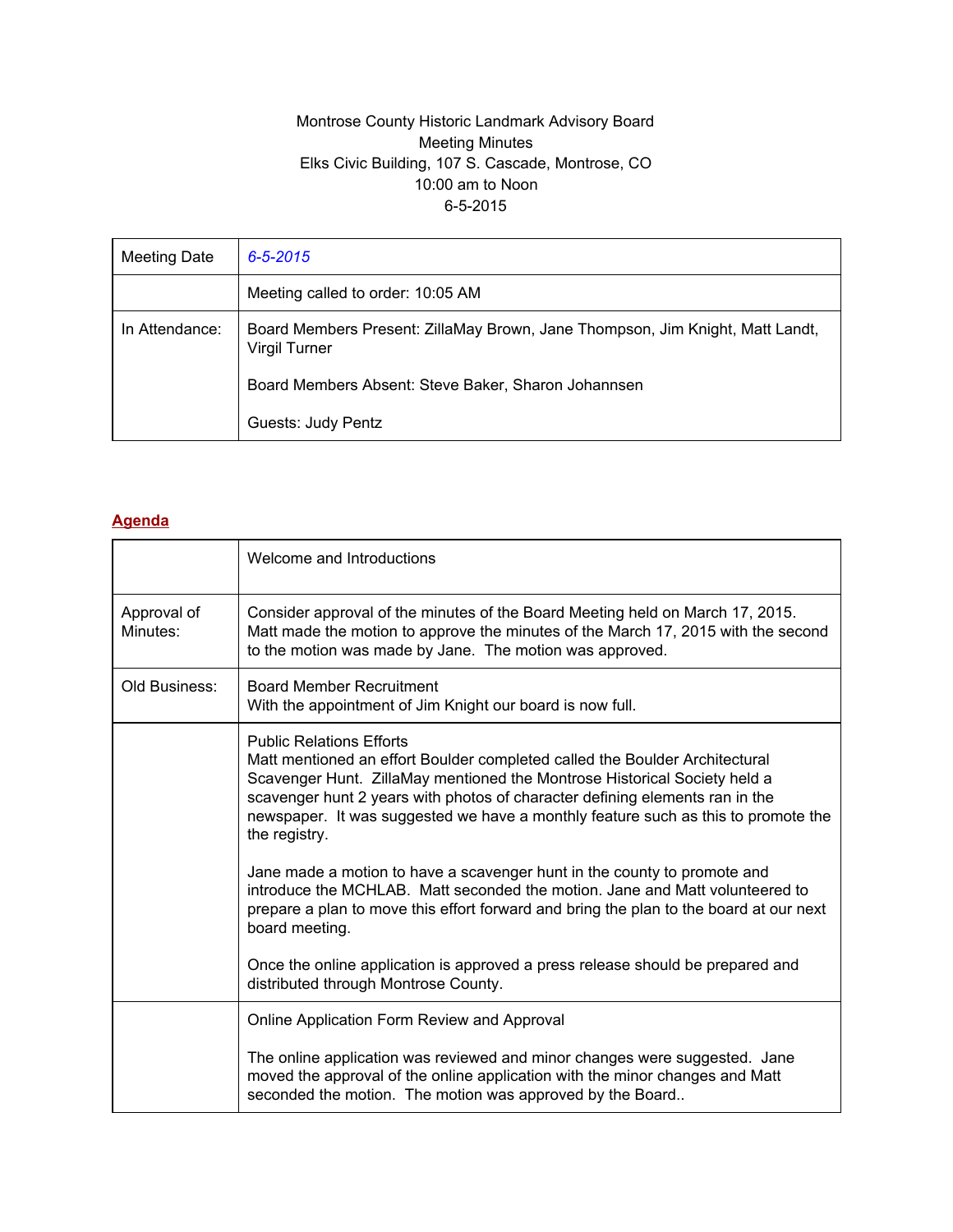| <b>New Business</b> | The MCHLAB Contact List was reviewed and all present approved. A new contact<br>list was emailed to all.                                                                                                            |
|---------------------|---------------------------------------------------------------------------------------------------------------------------------------------------------------------------------------------------------------------|
| Action Items        | The action items were reviewed.                                                                                                                                                                                     |
|                     | Matt reviewed his discussions with public land agencies regarding owner permission<br>for registry application on federal lands. Each agency is different, but owner's<br>permission should be provided on request. |
|                     | Jane mentioned Sharon was able to secure a group email which relays the email to<br>all board members as well as select county staff.                                                                               |
|                     | Next meeting date: August 7, 2015 10:00 AM to Noon Hopkins Field, Nucla, CO                                                                                                                                         |
|                     | Meeting was adjourned at: 12:20 PM                                                                                                                                                                                  |

#### **Minutes from Previous Meeting**

### **See minutes at:**

[https://drive.google.com/open?id=1uRKbC5OpqMNvc7aHJzrRPensNhDpcC5WIaiR6g9Slo0&au](https://drive.google.com/open?id=1uRKbC5OpqMNvc7aHJzrRPensNhDpcC5WIaiR6g9Slo0&authuser=1) [thuser=1](https://drive.google.com/open?id=1uRKbC5OpqMNvc7aHJzrRPensNhDpcC5WIaiR6g9Slo0&authuser=1)

## **Open Action Items**

\* Update for every meeting. will be reviewed on the next meeting. items that will not be closed will be *copied to the next minutes document.*

| <b>Action Item</b>                                                                                                      |    | <b>Deadline</b> | <b>Status</b> |
|-------------------------------------------------------------------------------------------------------------------------|----|-----------------|---------------|
| Complete a roster of board members                                                                                      |    | $6 - 5 - 2015$  | Done          |
| Contact the County about listing a section on the website.                                                              |    | 8-7-2015        |               |
| Virgil will contact possible board member candidates                                                                    |    | $6 - 5 - 2015$  | Done          |
| Matt will determine how to obtain permission to apply for registry<br>listing if the property is federal or state owned |    | $6 - 5 - 2015$  | Done          |
| Sharon will speak to the County about setting up a group email for<br>the submission of applications                    | SJ | $6 - 5 - 2015$  | Done          |
| Press Release for online application (wait for resolution)                                                              |    | $8 - 7 - 2015$  |               |
| Scavenger hunt plan prep and presentation to the board                                                                  |    | $8 - 7 - 2015$  |               |
| Online application final                                                                                                |    | ASAP            |               |